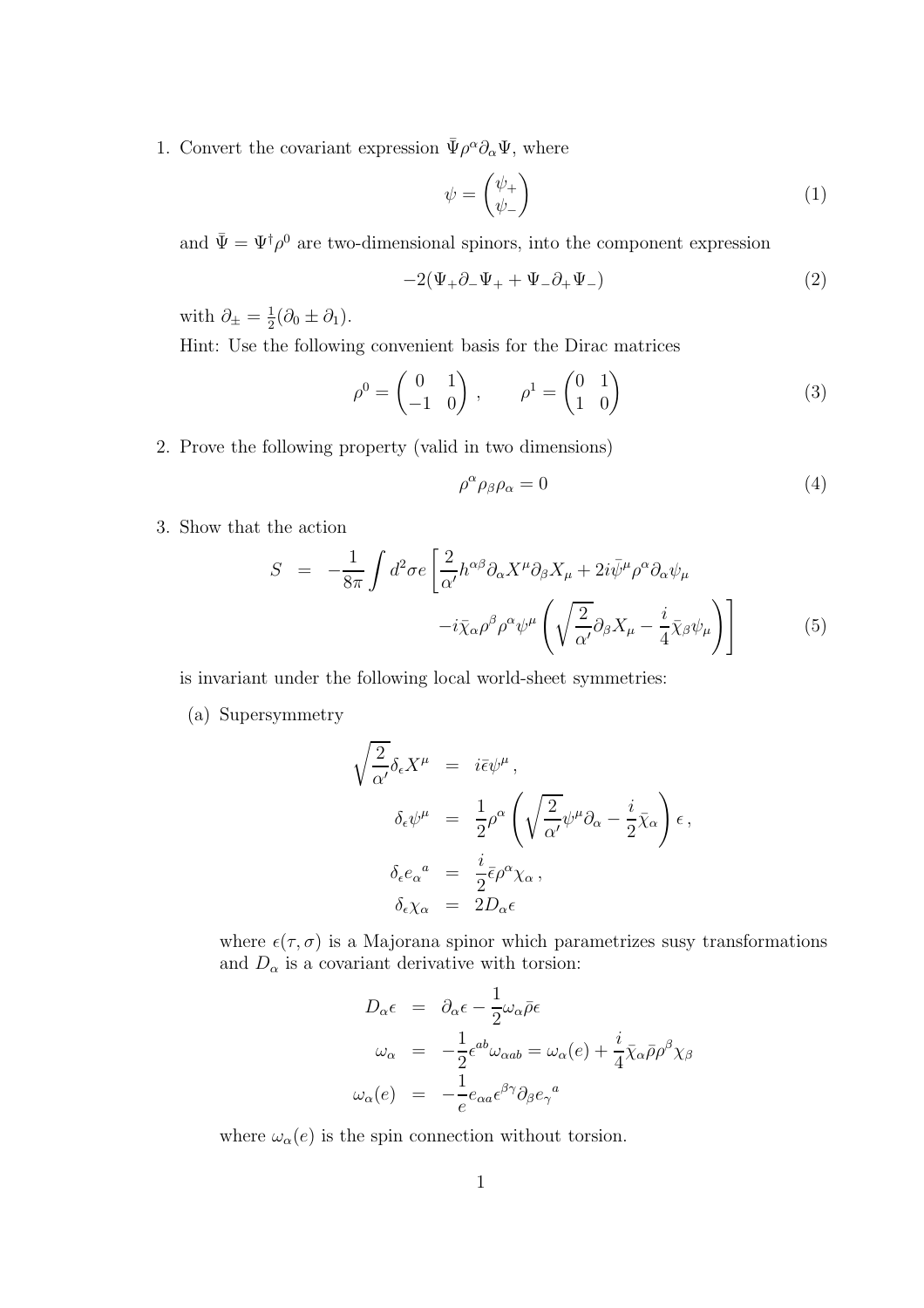(b) Weyl transformations

$$
\delta_{\Lambda} X^{\mu} = 0
$$
  
\n
$$
\delta_{\Lambda} \psi^{\mu} = -\frac{1}{2} \Lambda \psi^{\mu}
$$
  
\n
$$
\delta_{\Lambda} e_{\alpha}{}^{a} = \Lambda e_{\alpha}{}^{a}
$$
  
\n
$$
\delta_{\Lambda} \chi_{\alpha} = \frac{1}{2} \Lambda \chi_{\alpha}
$$

(c) Super-Weyl transformations

$$
\delta_{\eta} \chi_{\alpha} = \rho_{\alpha} \eta
$$
  

$$
\delta_{\eta}(\text{others}) = 0
$$

with  $\eta(\tau, \sigma)$  a Majorana spinor parameter.

(d) Two-dimensional Lorentz transformations

$$
\delta_l X^{\mu} = 0
$$
  
\n
$$
\delta_l \psi^{\mu} = -\frac{1}{2} l \bar{\rho} \psi^{\mu}
$$
  
\n
$$
\delta_l e_{\alpha}^{\ a} = l \epsilon^a{}_b e_{\alpha}^{\ b}
$$
  
\n
$$
\delta_l \chi_{\alpha} = -\frac{1}{2} l \bar{\rho} \chi_{\alpha}
$$

(e) Reparametrizations

$$
\delta_{\xi} X^{\mu} = -\xi^{\beta} \partial_{\beta} X^{\mu}
$$
  
\n
$$
\delta_{\xi} \psi^{\mu} = -\xi^{\beta} \partial_{\beta} \psi^{\mu}
$$
  
\n
$$
\delta_{\xi} e_{\alpha}^{a} = -\xi^{\beta} \partial_{\beta} e_{\alpha}^{a} - e_{\beta}^{a} \partial_{\alpha} \xi^{\beta}
$$
  
\n
$$
\delta_{\xi} \chi_{\alpha} = -\xi^{\beta} \partial_{\beta} \chi_{\alpha} - \chi_{\beta} \partial_{\alpha} \xi^{\beta}
$$

Note that  $\Lambda, \xi$  and l are infinitesimal functions of  $(\tau, \sigma)$ .

(f) Global space-time Poincaré transformations:

$$
\delta X^{\mu} = a^{\mu}{}_{\nu} X^{\nu} + b^{\mu}, \qquad a_{\mu\nu} = -a_{\nu\mu}
$$
  
\n
$$
\delta h_{\alpha\beta} = 0
$$
  
\n
$$
\delta \psi^{\mu} = a^{\mu}{}_{\nu} \psi^{\nu}
$$
  
\n
$$
\delta \chi_{\alpha} = 0
$$

- 4. Show that the commutator of two supersymmetry transformations on the fields  $X^{\mu}$  and  $\psi^{\mu}$ , i.e.  $[\delta_1, \delta_2]X^{\mu}$  and  $[\delta_1, \delta_2]\psi^{\mu}$ , gives a translation.
- 5. Find the equations of motion for the fields derived from the action (5). Show the tracelessness of the energy momentum tensor  $T_{\alpha\beta}$  and the  $\rho$ -tracelessness of its superpartner  $T_F$ .